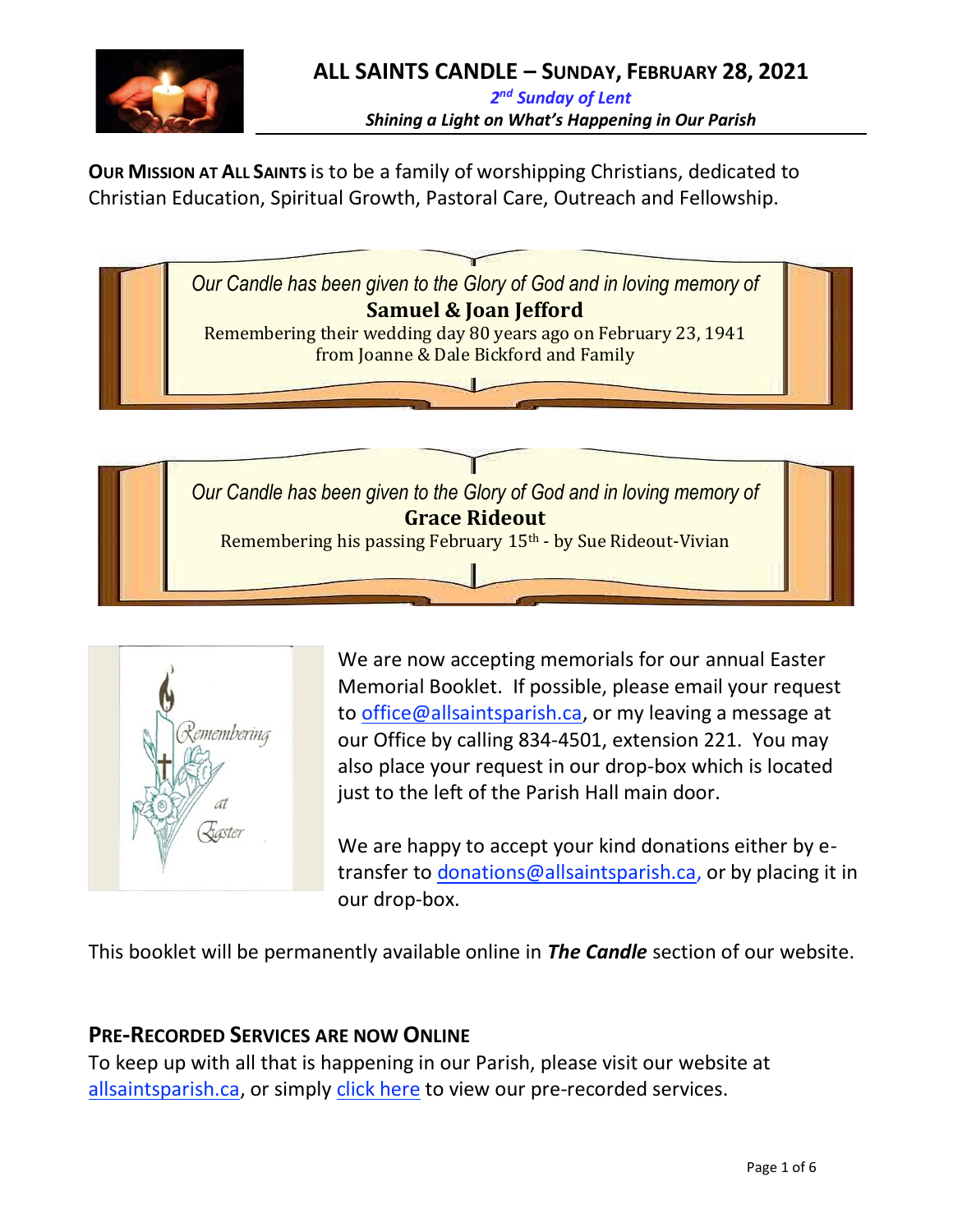*All Saints CBS – THE CANDLE – February 07, 2021* Page 2 of 6

**CONNECTING THE HEART WITH THE HEAD** is a refreshing four-week online Lenten dialogue that will explore the deepening of our faith by reaffirming or reconnecting our hearts with our heads. Beginning on Wednesday evening, March 3rd at 7:00pm, we invite you to join Rev Wayne Parsons via an online Webex video call. For 45 minutes each Wednesday evening for four consecutive weeks, in a COVID safe environment, we will discuss a topic of interest.

To sign-up for this online series, simply send your email, in

confidence, to [rev.wayneparsons@nf.sympatico.ca.](mailto:rev.wayneparsons@nf.sympatico.ca) Prior to our first session, you will receive a link or instructions to download the Webex app which is required to connect to this videoconference series. We look very forward to journeying with you during our Lenten season.

# **2021 CHURCH OFFERTORY ENVELOPES**

Because all Churches and buildings currently must remain closed to the general public, if you have not yet picked up your 2021 offertory envelopes, please continue using those from 2020, and simply place them in our mail dropslot, which is located at the top of the stairs, just to the left of the main entrance of our Parish Hall. If you do not have any envelopes, please simply use a plain white

envelope, and write your name and envelope number (if you know it) on the outside, and then drop it in the drop-slot.

You may also e-Transfer us your offering via your bank's Interac service simply by emailing it to [donations@allsaintsparish.ca.](mailto:donations@allsaintsparish.ca) And of course, we always encourage you to consider signing up for our eGivings program which automatically sends us your offering at whatever interval you choose and are comfortable with. Please [click here](http://allsaintsparish.ca/egiving-online-information-form) to register online, or go to our website and follow the eGiving notes. If you have [any](https://wfsites-to.websitecreatorprotool.com/870a5dd5.com/Admin/%7BSK_NODEID__22939341__SK%7D) questions, please email your Finance Team at [finance@allsaintsparish.ca,](mailto:finance@allsaintsparish.ca) or call our Office at 834-4501.

# **DO WE HAVE YOUR EMAIL ADDRESS?**

Now, more than ever, email is becoming one of the safest and quickest ways for our Parish to keep you informed. We would love to have your email address so that we may include you in our email bulletins and information notices. Please email it to [communications@allsaintsparish.ca,](mailto:communications@allsaintsparish.ca?subject=eMail%20Address%20Update) or simply [click here](http://allsaintsparish.ca/email_updates) to complete our online registration form.



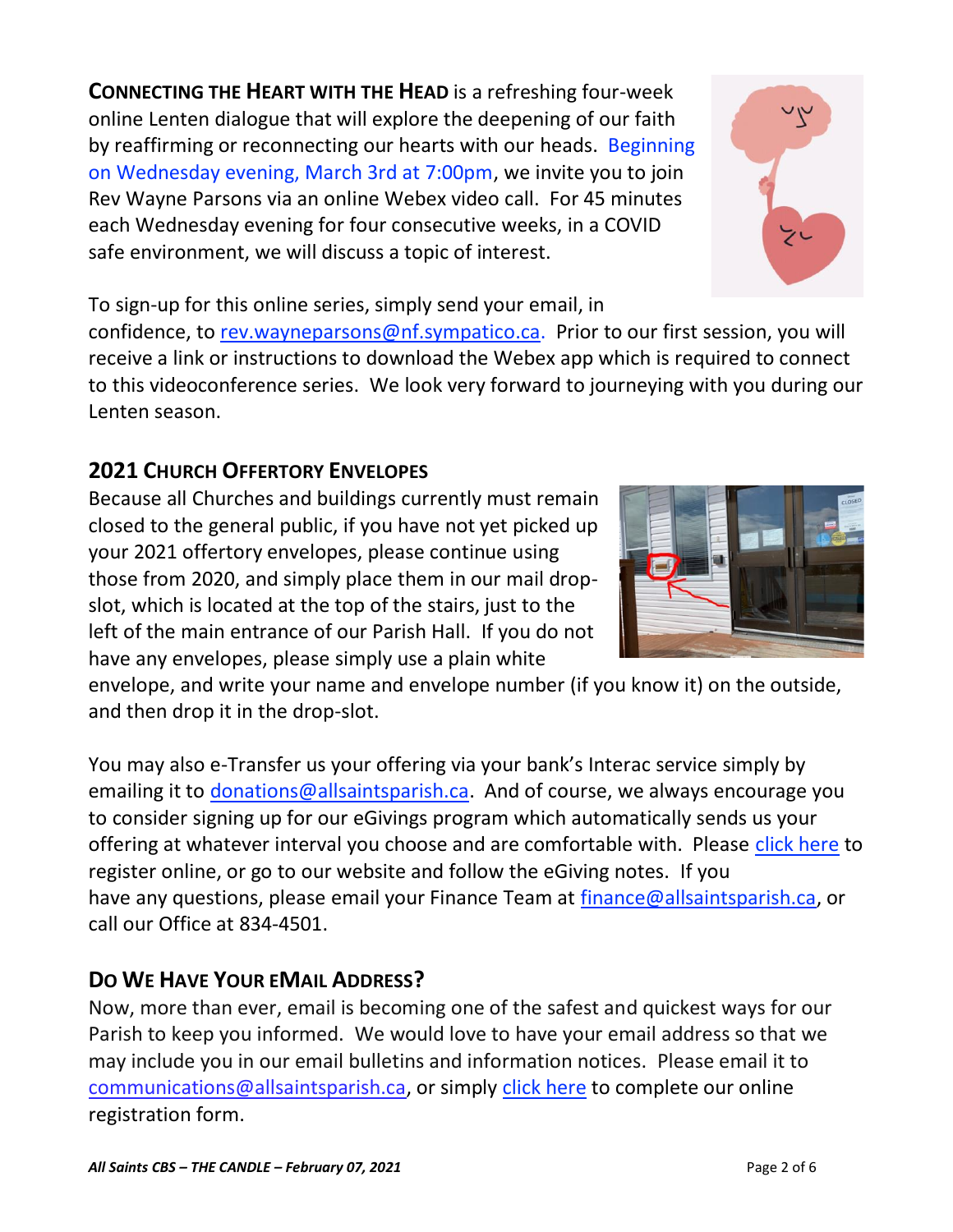# **SPONSORING 'THE CANDLE'**

We would like to remind Parishioners and Friends that you may sponsor our weekly bulletin, **'***THE CANDLE***'**, and have it dedicated in memory of a loved one. Your personal tribute will be prominently posted on the Bible graphic located at



the top of the front page, and your kind donation of \$25 would be greatly appreciated. Additionally, you can honor of a loved one by posting your favourite picture, along with a memorial verse, and your kind donation of \$50 for this full page tribute is greatly appreciated. A paper copy of '*THE CANDLE*' is distributed at all Sunday services, and a digital copy is permanently archived on our Parish website at [allsaintsparish.ca](http://allsaintsparish.ca/thecandle.html)



The word Lent means Spring. The season of Lent lasts for 40 days because that is how long Jesus was in the desert, fasting and resisting Satan's temptations.

Please [click](http://allsaintsparish.ca/kids-corner) the Kids Corner button to the left to reach our resource area for a variety of Christian Youth Education activities. If you

would like to be a part of this exciting Ministry, please let us know by clicking [here.](http://allsaintsparish.ca/index.html#comments) Stay tuned for a new craft activity each Sunday....

## **AGM**

Vestry has reinstated the Church Re-Opening Taskforce Team to develop a COVID safe plan to host our Annual General Meeting (AGM). If approved by Vestry, it will then be forwarded to the Diocese for their review, and hopefully their approval. We will keep you advised of any updates. This team will continue their planning utilizing virtual team meetings.

**COVID-19 UPDATE –** Due to the elevated number of COVID-19 cases in our province, all Churches and buildings within the Diocese have been closed until further notice. The following is a summary of the impacts on All Saints Parish CBS:

- All Church buildings and properties are closed and will not be accessible by the public
- Church building may be used for live streaming or recording worship services, however, it must not exceed five people, and singing is not permitted
- Burials at graveside is permitted, however, it is limited to five people, and all must be masked, and there can be no singing
- Rental of buildings limited to provincially licensed day care providers only, and masks must be worn based on Government mandates. Special exemptions may be approved by the Diocese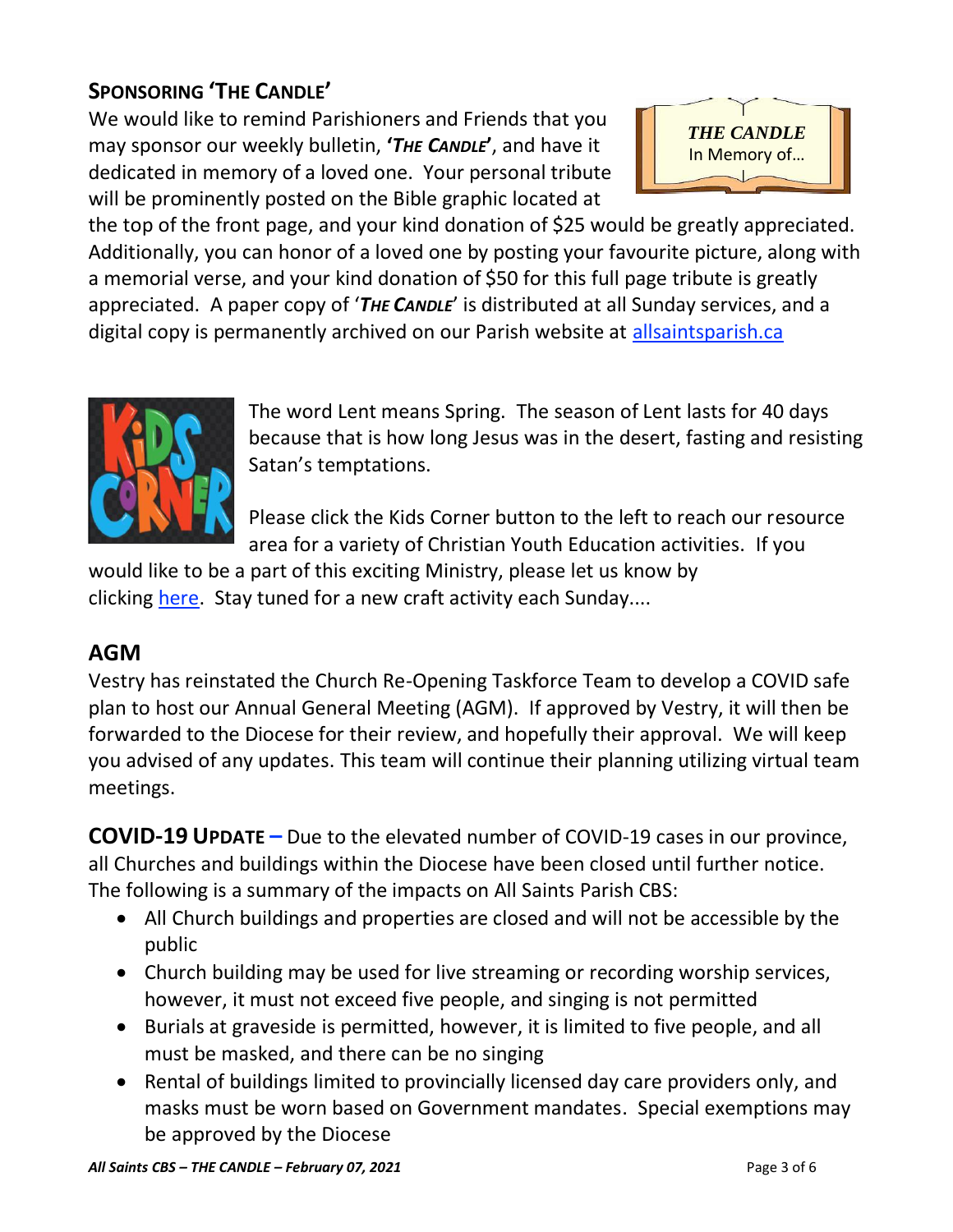- Church office must remain closed except for access to perform functions essential to the continued operation of the Church
- Fundraising limited to electronic means only
- Home communion not permitted
- All in-person Church and ministry gatherings must cease, but may continue utilizing on-line facilities

We are attempting to keep our website [\(allsaintsparish.ca\)](/Users/ralphfagan/Documents/All%20Saints%20Parish/Candle/ASP%202021%20Candle/allsaintsparish.ca) current with all updates as they are published. You will find a number of key links (Diocesan, Provincial Government, and Federal Government) just below our Bulletin Board graphic of our webpage. We invite you to check back often. And please stay safe!!!!

### **IN MEMORIAM - PWRDF**

• In loving memory of **George Hiscock** – by Patricia & Heber Best and Family

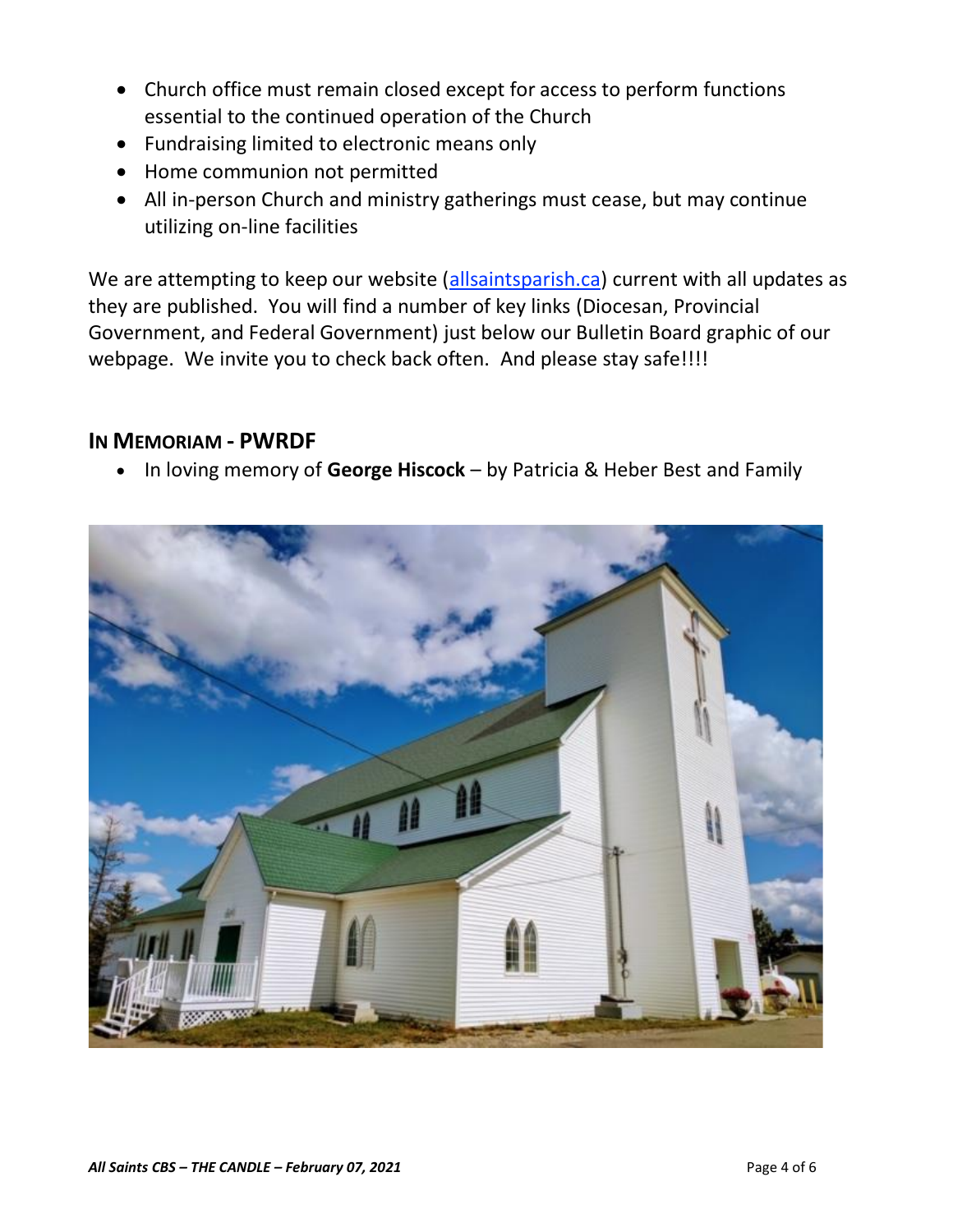# In loving Memory of **Samuel and Joan Jefford** Remembering their wedding day 80 years ago on February 23, 1941



*Take them in Your arms Lord Guide them through the storm Sit with them in sunshine And let the wind be warm Play their favourite music And when you see them smile Tell them that we Love them And they are thought of all the while.*

LOVING PARENTS ALWAYS REMEMBERED AND NEVER FORGOTTEN BY JOANNE & DALE BICKFORD AND FAMILY